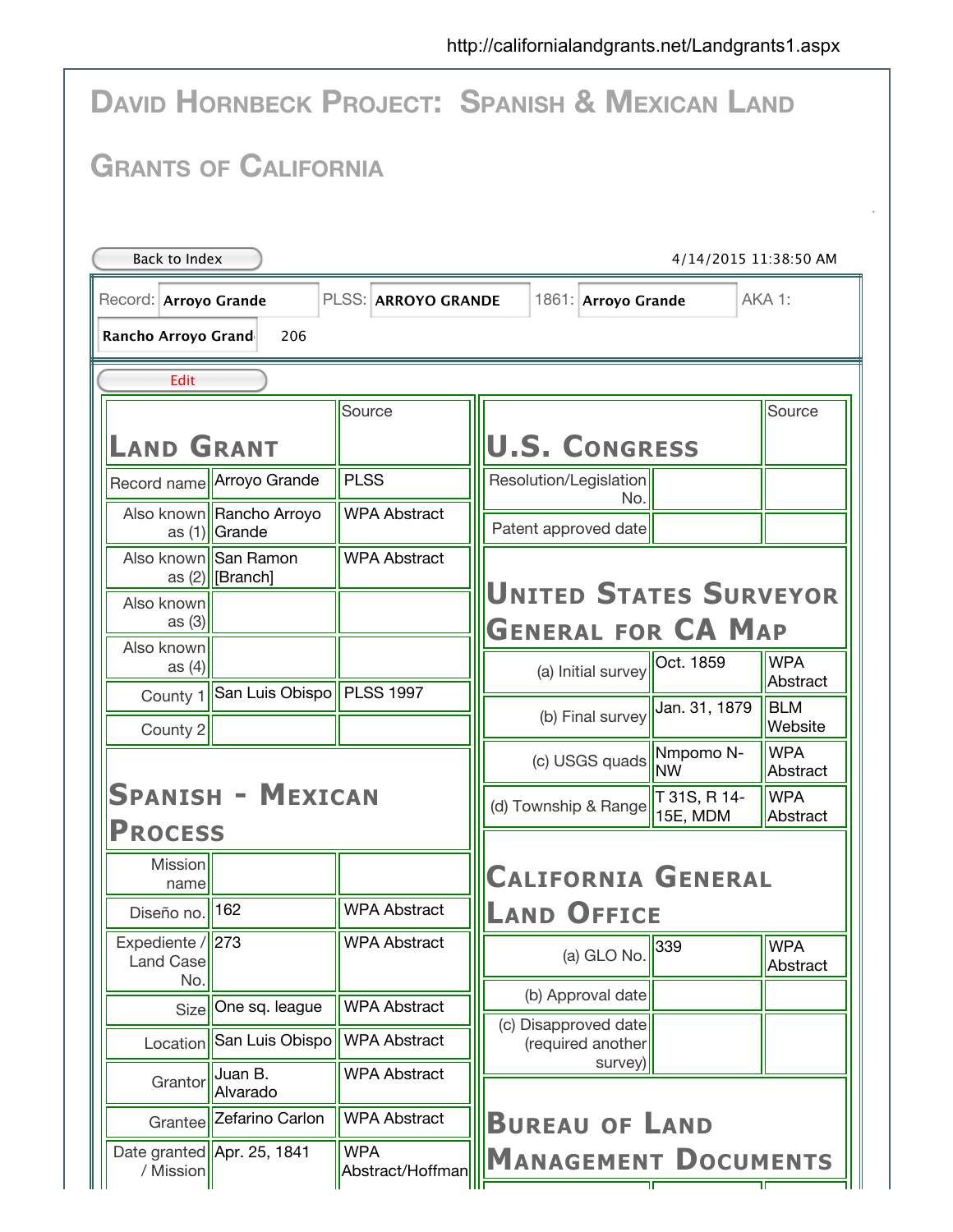| founded                                                               |                                                                   |                                            | (a) CDI Doc ID No.                |                                                      |                                                                                     |
|-----------------------------------------------------------------------|-------------------------------------------------------------------|--------------------------------------------|-----------------------------------|------------------------------------------------------|-------------------------------------------------------------------------------------|
|                                                                       | <b>U.S. PATENT PROCESS</b>                                        |                                            | (b) Land Patent<br><b>Details</b> |                                                      |                                                                                     |
| Claimant(s)                                                           | Francisco<br>Branch<br>Date claim   Apr. 6, 1852                  | <b>WPA Abstract</b><br><b>WPA Abstract</b> | i) Accession / BLM<br>Serial No.  | CACAAA<br>111542                                     | <b>BLM</b><br>Website -<br>Land<br>Patent                                           |
| filed                                                                 |                                                                   |                                            |                                   |                                                      | <b>Details</b>                                                                      |
| Size claimed                                                          | One Sq. league                                                    | <b>WPA Abstract</b>                        | ii) Patent issuance               | Apr. 10, 1867                                        | <b>BLM</b><br>Website -                                                             |
|                                                                       | Acreage 4,437.58                                                  | <b>WPA Abstract</b>                        | date                              |                                                      | Land<br>Patent                                                                      |
|                                                                       | Patent date Apr. 10, 1867                                         | <b>WPA Abstract</b>                        |                                   |                                                      | <b>Details</b><br><b>BLM</b>                                                        |
| Patentee(s)                                                           | Francisco<br><b>Branch</b>                                        | <b>WPA Abstract</b>                        | iii) Total acres                  | 4,437.29                                             | Website -<br>Land                                                                   |
| County                                                                | San Luis<br>Obispo                                                | <b>WPA Abstract</b>                        |                                   |                                                      | Patent<br><b>Details</b>                                                            |
| Book of 93<br>Patent No.                                              | County - Vol. A, pp. 89-                                          | <b>WPA Abstract</b>                        | (c) Private Land Claim   One Page | Handwritten -<br>Transcript   Only; Apr. 10,<br>1867 | <b>BLM</b><br>Website -<br>Patents                                                  |
| County -<br>Map Page<br>No.                                           |                                                                   |                                            | <b>CALIFORNIA STATE LAND</b>      |                                                      |                                                                                     |
| County -<br>APN No.                                                   |                                                                   |                                            | <b>OFFICE</b>                     |                                                      |                                                                                     |
| Confirmation                                                          | <b>BOARD OF LAND</b><br><b>COMMISSIONERS</b><br>(a) Jan. 17, 1854 | <b>WPA Abstract</b>                        | (a) Watercourse                   | None                                                 | Grants of<br>Land<br>Made by<br>Spanish-<br>Mexican<br><b>Authorities</b><br>Report |
| date<br>(b) Rejected<br>date<br>(c) Land $339$<br>Office / GLO<br>No. | (d) Initial   Oct. 1859                                           | <b>WPA Abstract</b><br><b>WPA Abstract</b> | (b) Township & Range              | T31S, R14-<br>15E, MDM                               | Grants of<br>Land<br>Made by<br>Spanish-<br>Mexican<br>Authorities<br>Report        |
| survey                                                                |                                                                   |                                            |                                   |                                                      |                                                                                     |
|                                                                       |                                                                   |                                            | <b>ADDITIONAL DATA</b>            |                                                      |                                                                                     |
|                                                                       | <b>U.S. DISTRICT COURT</b>                                        |                                            | <b>Additional Data 1</b>          |                                                      |                                                                                     |
|                                                                       |                                                                   |                                            |                                   |                                                      |                                                                                     |
| Confirmation                                                          | $(a)$ Oct. 20, 1855                                               | <b>WPA Abstract</b>                        | <b>Additional Data 2</b>          |                                                      |                                                                                     |
| date                                                                  |                                                                   |                                            | <b>Additional Data 3</b>          |                                                      |                                                                                     |
| (b) Dismissed<br>date<br>(c) Case No. 75 S.D.                         |                                                                   | <b>WPA Asbstract</b>                       | <b>NOTES</b>                      |                                                      |                                                                                     |
|                                                                       |                                                                   |                                            | Data entry note                   |                                                      |                                                                                     |